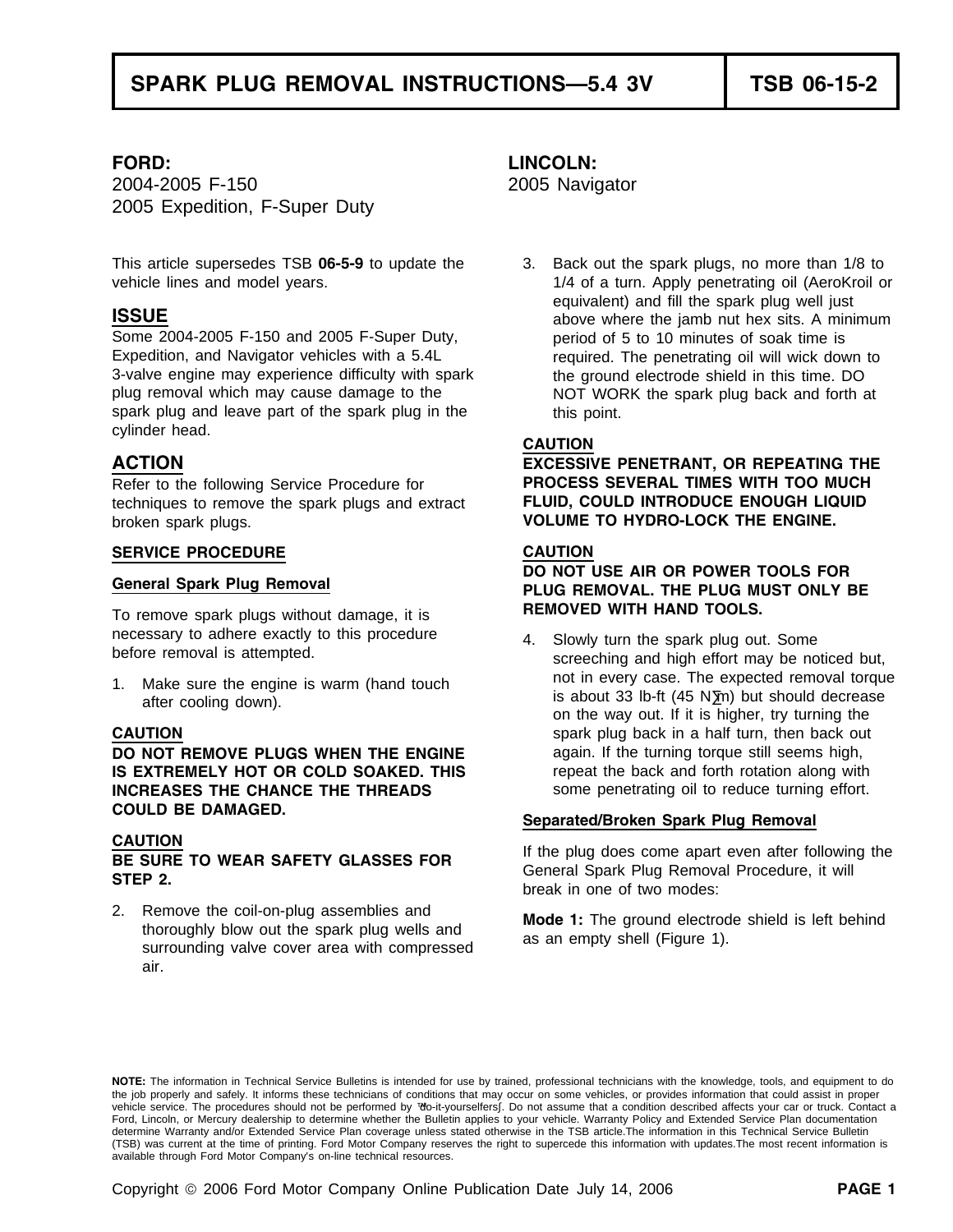

Figure 1 - Article 06-15-2 Figure 3 - Article 06-15-2

**Mode 2:** The porcelain center and ground electrode **NOTE** shield is left behind and only the upper jamb nut THIS TOOL IS ONLY DESIGNED TO WORK WITH comes out. In this case more soaking is required AN EMPTY GROUND ELECTRODE SHIELD. IF and long-reach nose pliers should be used to grasp THE SPARK PLUG CAME APART IN MODE 2, and remove the porcelain center from the ground THE PORCELAIN CENTER MUST BE REMOVED electrode shield (Figure 2). PRIOR TO FOLLOWING THESE STEPS.



Once there is only an empty ground electrode shield left in the cylinder head, perform the following steps to remove the shield using Rotunda Special Service Tool 303-1203 (Figure 3).



- 1. The combustion chamber must be protected from contamination during the extraction process by using a modified vacuum cap (382444-S) as a stopper-type plug. This is because the remaining ground electrode shield will be thread-tapped, so the cap is needed to prevent thread chips from falling into the cylinder bore. Cut a vacuum cap to a 3/8″ (10 mm) length for each ground electrode shield that needs to be removed.
- 2. Install the modified cap with a long drill bit or suitable wire (Figure 4), sized for the internal diameter of the cap. The rubber cap should Figure 2 - Article 06-15-2 bottom-out on the electrode strap of the ground electrode shield once installed.



Figure 4 - Article 06-15-2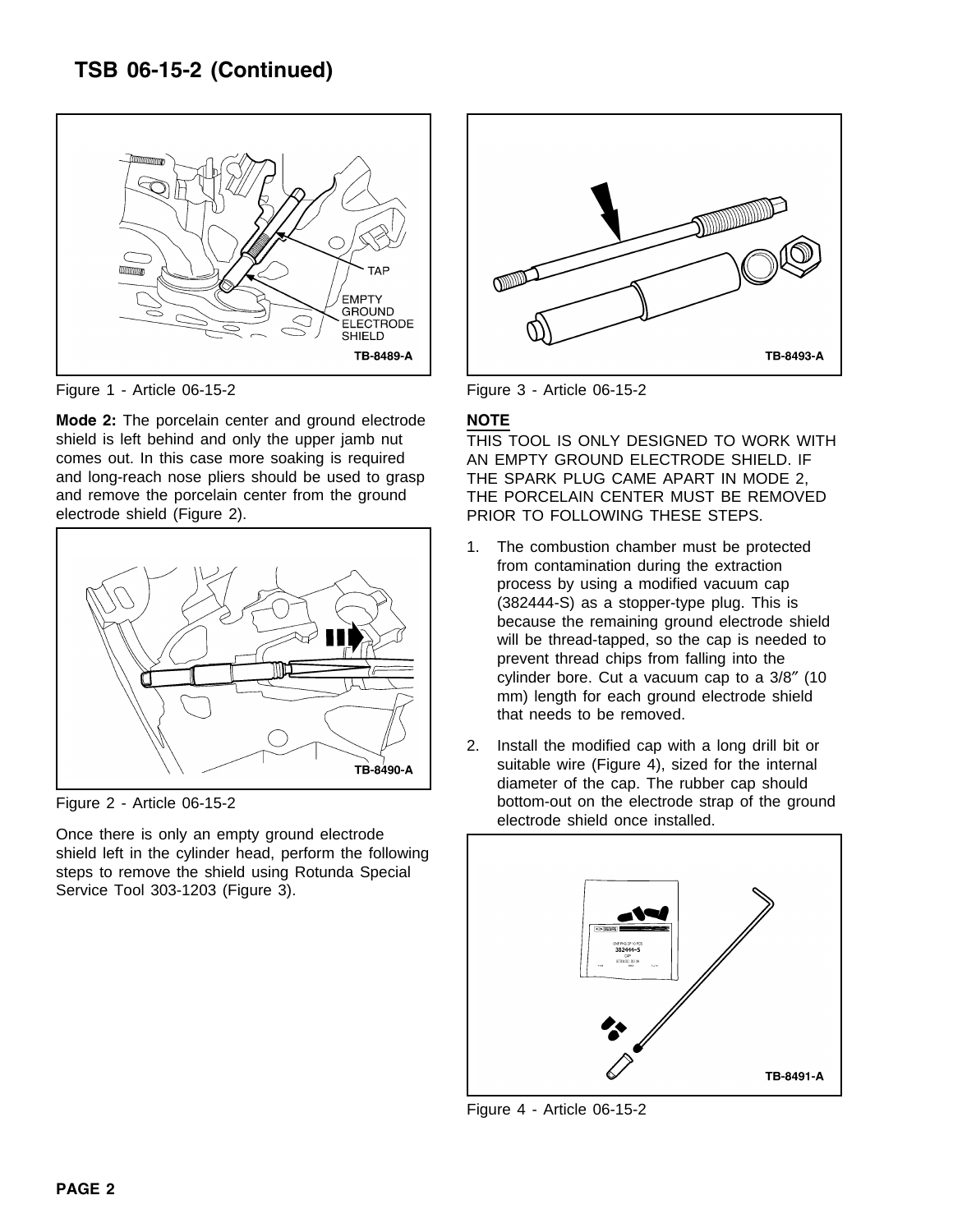- 3. Thread-tap the ground electrode shield using a 4. Once the ground electrode shield is tapped, reduced diameter threads on the tip end). The into the ground electrode shield to extract it
	-



Figure 5 - Article 06-15-2

b. Turn the tap about 3 to 4 turns into the ground electrode shield once the tap begins to cut. As the shield is tapped, for every 1/2 turn, the tap should be backed up 1/8 turn to "break chips" and prevent any cut material from coiling-up and laying in the spark plug well. All of the thread chips will embed in the grease pack or drop inside the vacuum cap when following this procedure. A suitably sized tap wrench of about 7-9 inches in handle length will aid in reaching down the well. If not available, use an 8 point socket with a ratchet and drive extension. Keep the shank aligned with the axis of the spark plug bore cavity to prevent possible thread bore damage. Use care not to damage any spark plug threads on the way in. **Example 2 Example 2 Figure 6 - Article 06-15-2** 

**ELECTRODE SHIELD WITH THE TAP AND bottoms out. WRENCH. THE TAP MAY BREAK IF THIS IS** b. Screw the center shank into the ground **ATTEMPTED.**<br>**ATTEMPTED.** electrode shield. Do not over tighten the

c. Carefully back out the tap while maintaining shank, to prevent thread stripping. the residual grease coat on the tap which<br>contains some chips. Take care not to touch<br>the sides of the spark plug well bore during<br>finger tight. removal.

9.0 x 1.0 mm "plug" tap (tap profile is about 3-4 thread Rotunda Special Service Tool 303-1203 from the spark plug well and encapsulate any a. Coat the end of the tap with general remaining chips from falling into the combustion purpose grease as shown in Figure 5.



SEE FIGURE 6 FOR DETAILS OF THE TOOL AS INSTALLED IN THE HEAD.



- **CAUTION CAUTION a.** Install the stepped end of the tool pilot **DO NOT ATTEMPT TO REMOVE THE GROUND** bushing into the spark plug well ensuring it
	-
	-